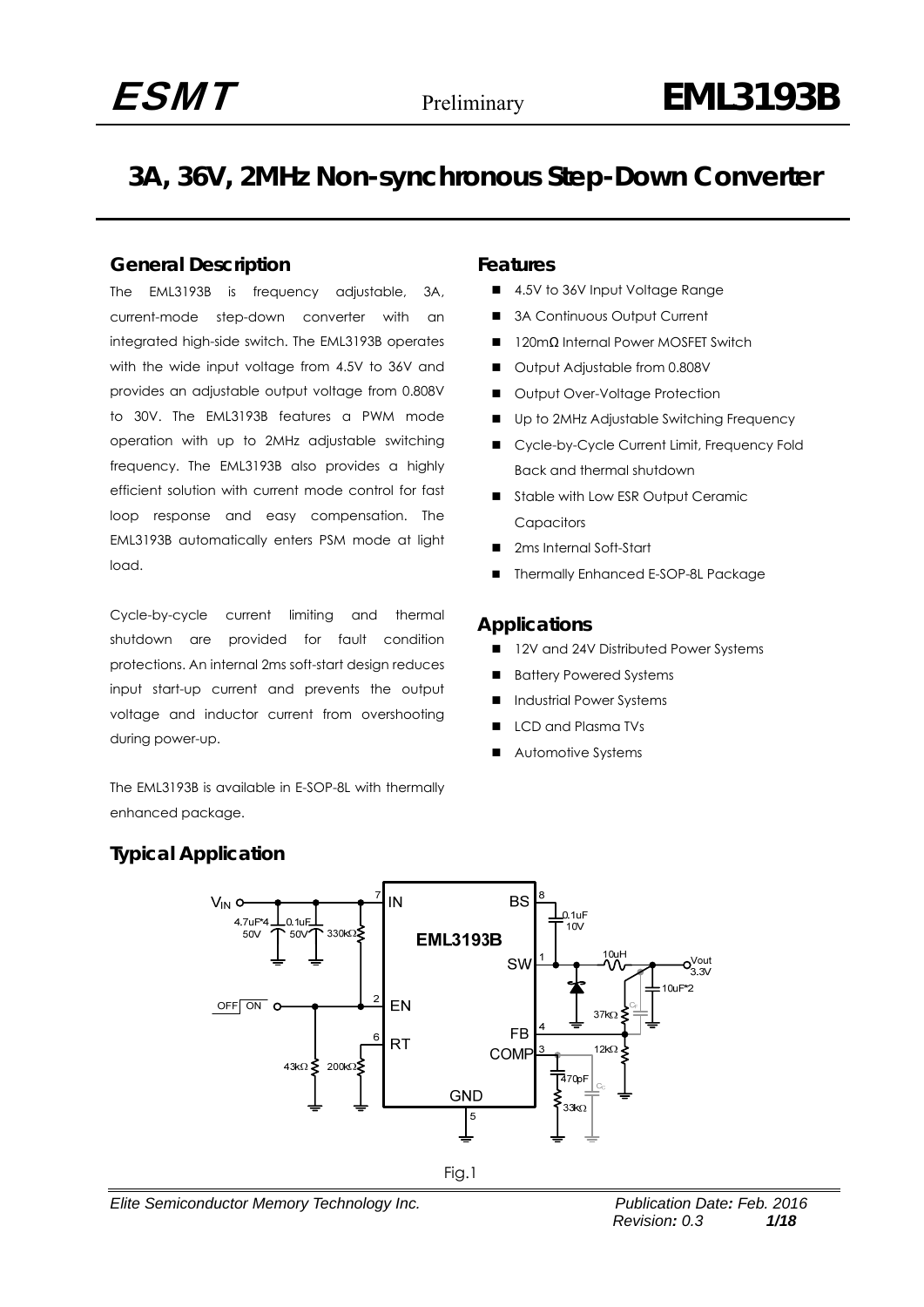

## **Package Configuration**



| <b>FMI 3193B-00SG08NRR</b>    |                              |  |  |  |  |  |
|-------------------------------|------------------------------|--|--|--|--|--|
| ΩO                            | Adjustable                   |  |  |  |  |  |
| SG08                          | E-SOP-8L Package             |  |  |  |  |  |
| NRR                           | RoHS & Halogen free package  |  |  |  |  |  |
|                               | Commercial Grade Temperature |  |  |  |  |  |
| Rating: -40 to $85^{\circ}$ C |                              |  |  |  |  |  |
|                               | Tape & Reel                  |  |  |  |  |  |
|                               |                              |  |  |  |  |  |

## **Order, Mark & Packing information**

| Package  | Vout(V)    | <b>Product ID</b>  | Marking                                                                                     | Packing                 |
|----------|------------|--------------------|---------------------------------------------------------------------------------------------|-------------------------|
| E-SOP-8L | Adjustable | EML3193B-00SG08NRR | $\mathbf{R}$<br>6<br>$\mathfrak{s}$<br>ESMT<br><b>EML3193B</b><br>Tracking code<br>PIN1 DOT | Tape & Reel<br>3K units |

## **Functional Block Diagram**



Fig.2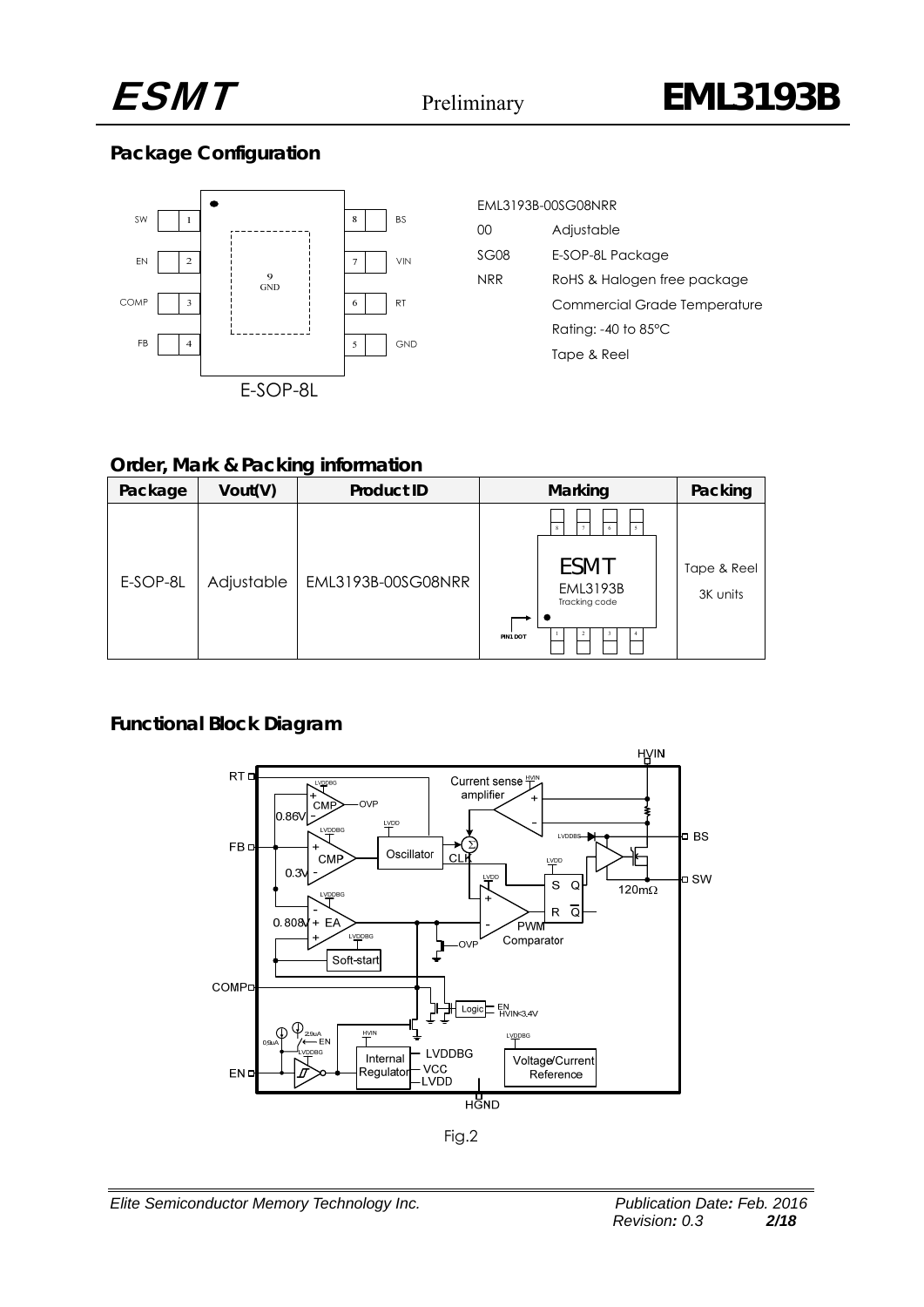

## **Pin Functions**

| Pin Name    | E-SOP-8L       | <b>Function</b>                                                        |  |  |  |
|-------------|----------------|------------------------------------------------------------------------|--|--|--|
| <b>SW</b>   | 1              | Switch Out.                                                            |  |  |  |
|             |                | This is the output from the high-side switch.                          |  |  |  |
| <b>EN</b>   | $\overline{2}$ | Enable Pin.                                                            |  |  |  |
|             |                | On/Off control Input.                                                  |  |  |  |
|             |                | Compensation.                                                          |  |  |  |
| <b>COMP</b> | 3              | This node is the output of Error Amplifier. Control loop frequency     |  |  |  |
|             |                | compensation is applied to this pin.                                   |  |  |  |
|             |                | Feedback Pin.                                                          |  |  |  |
| FB          | 4              | This pin can be connected a resistor divider to set the output voltage |  |  |  |
|             |                | range.                                                                 |  |  |  |
|             | 5              | Ground Pin.                                                            |  |  |  |
| <b>GND</b>  |                | Connect exposed pad to GND plane for optimal thermal                   |  |  |  |
|             |                | performance.                                                           |  |  |  |
|             |                | Frequency setting pin.                                                 |  |  |  |
| <b>RT</b>   | 6              | This pin can be connected to a resistor to GND to set the oscillator   |  |  |  |
|             |                | frequency.                                                             |  |  |  |
|             |                | Supply Voltage.                                                        |  |  |  |
| <b>VIN</b>  | $\overline{7}$ | The EML3193B operates from a 4.5V to 36V.                              |  |  |  |
|             |                | Bootstrap.                                                             |  |  |  |
|             |                | This is the positive power supply for the internal floating high-side  |  |  |  |
| <b>BS</b>   | 8              | MOSFET driver. Connect a bypass capacitor (0.1 uF) between BS and      |  |  |  |
|             |                | SW.                                                                    |  |  |  |
|             |                | <b>Ground Pin/Thermal Pad</b>                                          |  |  |  |
| <b>GND</b>  | 9              | This Pin must be connected to ground. The thermal pad with large       |  |  |  |
|             |                | thermal land area on the PCB will helpful chip power dissipation.      |  |  |  |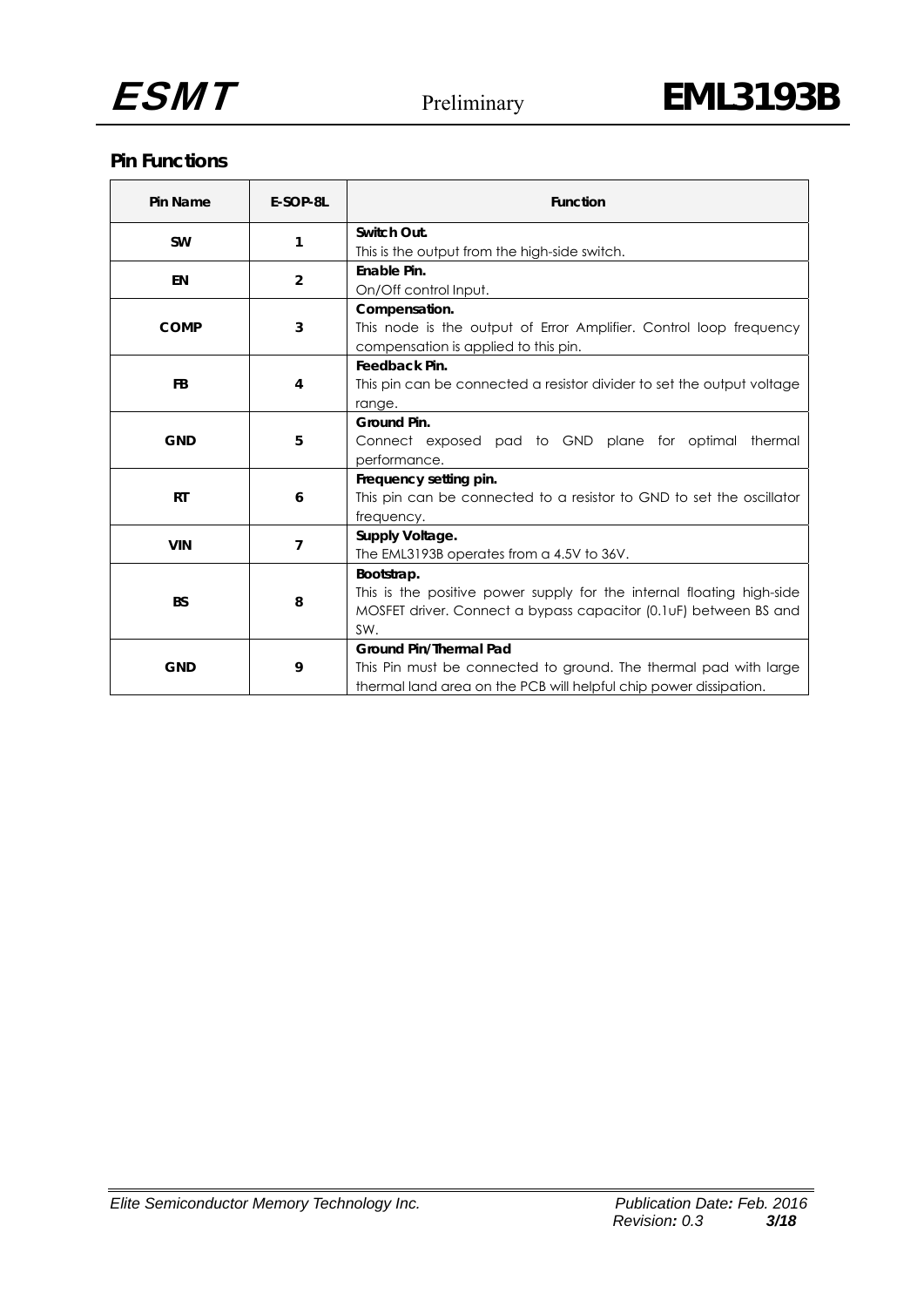

## **Absolute Maximum Ratings**

**Devices are subjected to fail if they stay above absolute maximum ratings.** 

| Input Voltage(VIN) ----------------------------- - 0.3V to +42V |                                |                     |
|-----------------------------------------------------------------|--------------------------------|---------------------|
| Switch Voltage (SW)                                             | ------------------             | $-0.3V$ to Vin+0.3V |
| Boost Voltage (BS)-------------------------                     |                                | Vsw-0.3V to Vsw+6V  |
| Enable Voltage (EN)                                             | ------------------------------ | $-0.3V$ to Vin      |
| All Other Pins (RT, FB, COMP) ------------------                |                                | $-0.3V$ to $+6V$    |
|                                                                 |                                |                     |

| Lead Temperature (Soldering, 10 sec) --------------- 260°C       |      |
|------------------------------------------------------------------|------|
| Junction Temperature (Notes 1) -------- -40°C to 150°C           |      |
| Storage Temperature Range ------------- $-65^{\circ}$ C to 150°C |      |
|                                                                  | 2KV  |
|                                                                  | 200V |

## **Recommended Operating Conditions**

Input Voltage (VIN) ---------------------------- +4.5V to +36V Junction Operating Temperature Range -40°C to 125°C

## **Thermal data**

| Thermal resistance<br>Package |                              | <b>Parameter</b>       | Value            |  |
|-------------------------------|------------------------------|------------------------|------------------|--|
|                               | $\theta$ JA (Note 2)         | Junction-to-ambient    | $50^{\circ}$ C/W |  |
| E-SOP-8L                      | $\theta$ JC (top) (Note 3)   | Junction-case (top)    | $39^{\circ}$ C/W |  |
|                               | $\theta$ 」c(bottom) (Note 4) | Junction-case (bottom) | $10^{\circ}$ C/W |  |

## **Electrical Characteristics**

**VIN=12V, TA=+25°C, unless otherwise specified.** 

| Symbol                  | Parameter                                                  | Conditions                                                 | Min   | Typ   | Max   | <b>Units</b>   |
|-------------------------|------------------------------------------------------------|------------------------------------------------------------|-------|-------|-------|----------------|
| $V_{FB}$                | Feedback Voltage                                           | $4.5V \leq V_{IN} \leq 36V$                                | 0.788 | 0.808 | 0.828 | V              |
| R <sub>DS(ON)</sub>     | Switch on Resistance                                       |                                                            |       | 120   | 180   | $m\Omega$      |
| <b>Isw</b>              | High-side Switch Leakage                                   | $V_{FN} = 0V$ , $V_{SW} = 0V$                              |       |       | 10    | $\mu$ A        |
| <b>I</b> <sub>LIM</sub> | Current Limit                                              | $FOSC=200KHz$                                              |       | 4.5   |       | A              |
| G <sub>CS</sub>         | <b>COMP</b> to Current Sensing<br>Transconductance (note5) |                                                            |       | 9     |       | A/V            |
| A <sub>EA</sub>         | Error Amplifier Voltage Gain<br>(notes)                    |                                                            |       | 200   |       | V/V            |
| $G_{EA}$                | Error Amplifier Transconductance<br>(notes)                | $I_{COMP} = \pm 3UA$                                       |       | 68    |       | UA/V           |
|                         | Error Amplifier Min Source Current                         | $FB=0.7V$                                                  |       | 5     |       | <b>UA</b>      |
|                         | Error Amplifier Min Sink Current                           | $FB=0.9V$                                                  |       | $-5$  |       | <b>UA</b>      |
| VUVIO                   | <b>VIN UVLO Threshold</b>                                  |                                                            | 3.9   | 4.2   | 4.5   | $\vee$         |
|                         | <b>VIN UVLO Hysteresis</b>                                 |                                                            |       | 800   |       | mV             |
| Fosc.                   | <b>Oscillation Frequency</b>                               | $V_{FB} = 0.6 V$ ; RT=200k $\Omega$                        | 400   | 500   | 600   | kHz            |
|                         | Fold-Back Frequency                                        | $V_{FB} = OV; RT = 200K\Omega$                             | 50    | 125   | 175   | kHz            |
| $I_{SD}$                | Shutdown Supply Current                                    | $V_{FN}=0$                                                 |       | 10    | 20    | μA             |
|                         |                                                            | V <sub>EN</sub> =2V, No load, switching supply current     |       | 0.6   | 0.8   | m <sub>A</sub> |
| $\log$                  | Quiescent Supply Current                                   | $V_{EN}$ =2V, $V_{FB}$ =1V, nonswitching supply<br>current |       | 0.5   | 0.7   | mA             |
| $T_{SD}$                | <b>Thermal Shutdown</b>                                    |                                                            |       | 150   |       | °C             |
|                         | Thermal Shutdown Hysteresis                                |                                                            |       | 20    |       | °C             |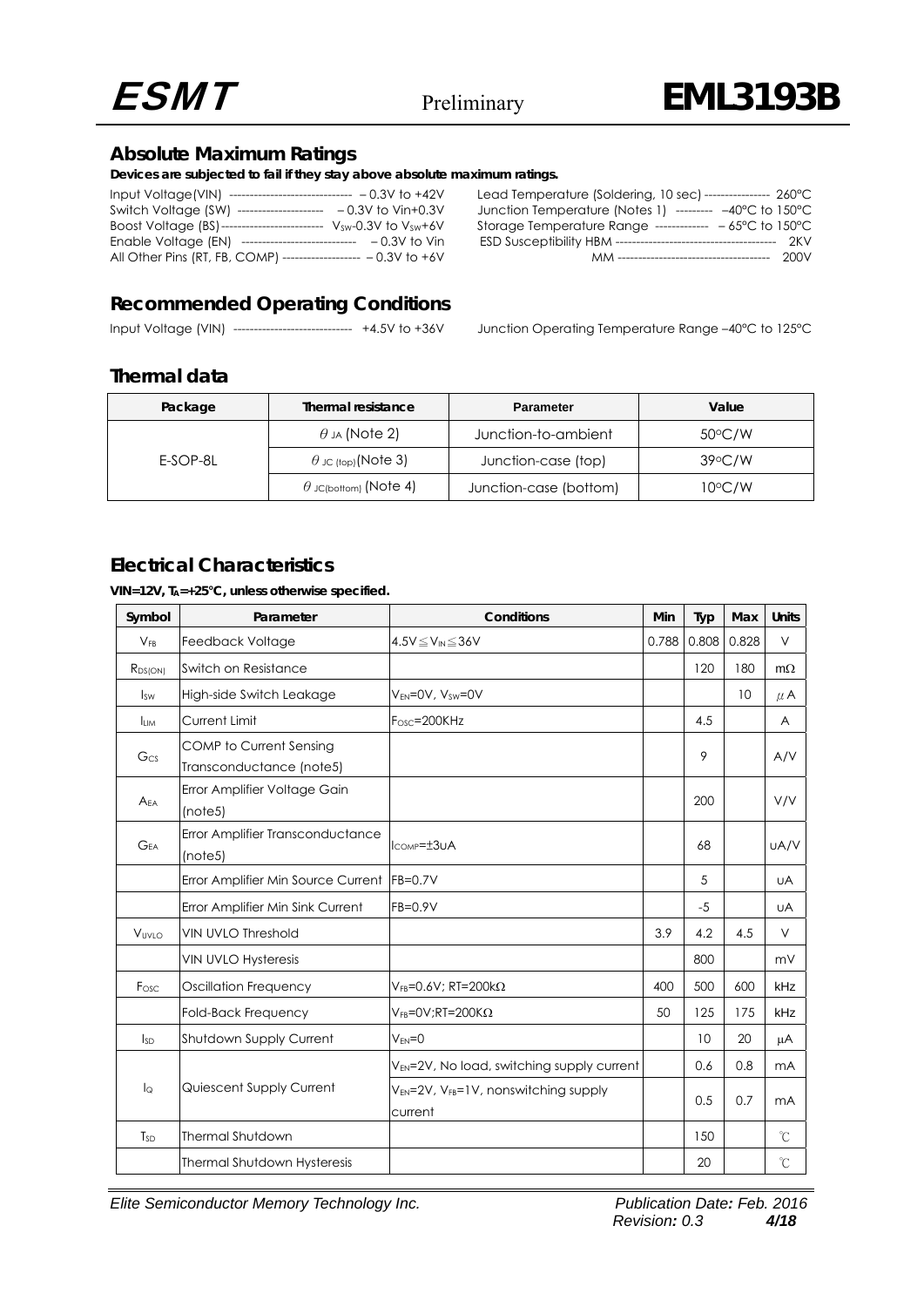

| Symbol           | Parameter                    | Conditions | Min        | Typ | Max | <b>Units</b> |
|------------------|------------------------------|------------|------------|-----|-----|--------------|
| $T_{\text{OFF}}$ | Minimum Off Time (note5)     |            |            | 200 |     | ns           |
| TON              | Minimum On Time (note5)      |            |            | 100 |     | ns           |
|                  | <b>EN Input Low Voltage</b>  |            |            |     | 0.4 |              |
|                  | <b>EN Input High Voltage</b> |            | $\cdot$ .2 |     |     |              |

**Note 1:** T<sub>J</sub> is a function of the ambient temperature T<sub>A</sub> and power dissipation P<sub>D</sub> (T<sub>J</sub> = T<sub>A</sub> + ((P<sub>D</sub>) \*  $\theta$  JA)).

Note 2: θ<sub>JA</sub> is simulated in the natural convection at T<sub>A</sub>=25°C on a highly effective thermal conductivity (thermal land area completed with >3x3cm2 area) board (2 layers , 2S0P ) according to the JEDEC 51-7 thermal measurement standard.

**Note 3:** θ <sub>JC(top)</sub> represents the heat resistance between the chip junction and the top surface of package.

**Note 4:** θ JC(bottom) represents the heat resistance between the chip junction and the center of the exposed pad on the underside of the package.

**Note 5:** Guaranteed by design.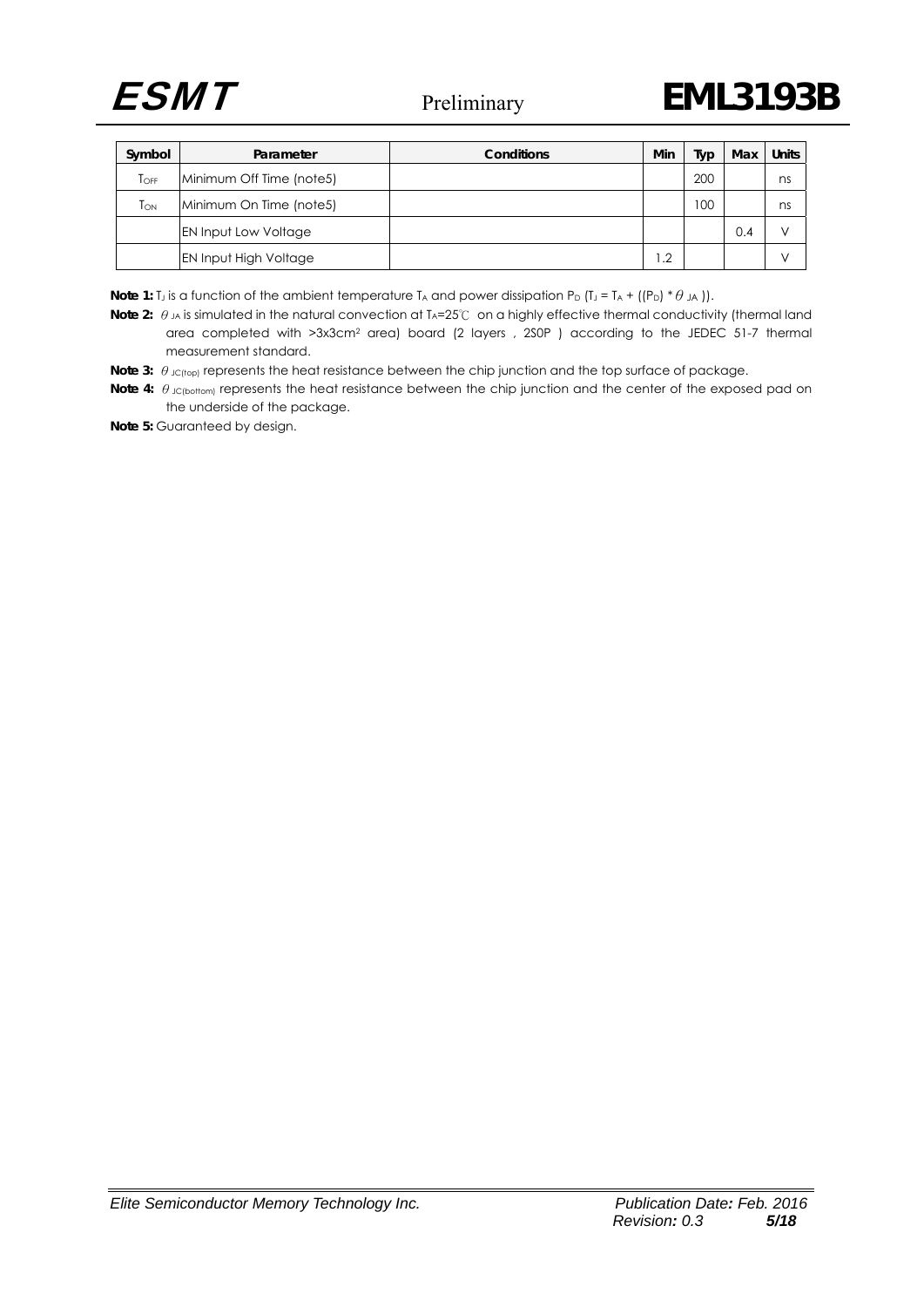## **Typical Performance Characteristics**

**VIN=12V, VOUT=5.0V, TA=25**℃**, unless otherwise specified.**



*Elite Semiconductor Memory Technology Inc. Publication Date: Feb. 2016 Revision: 0.3 6/18*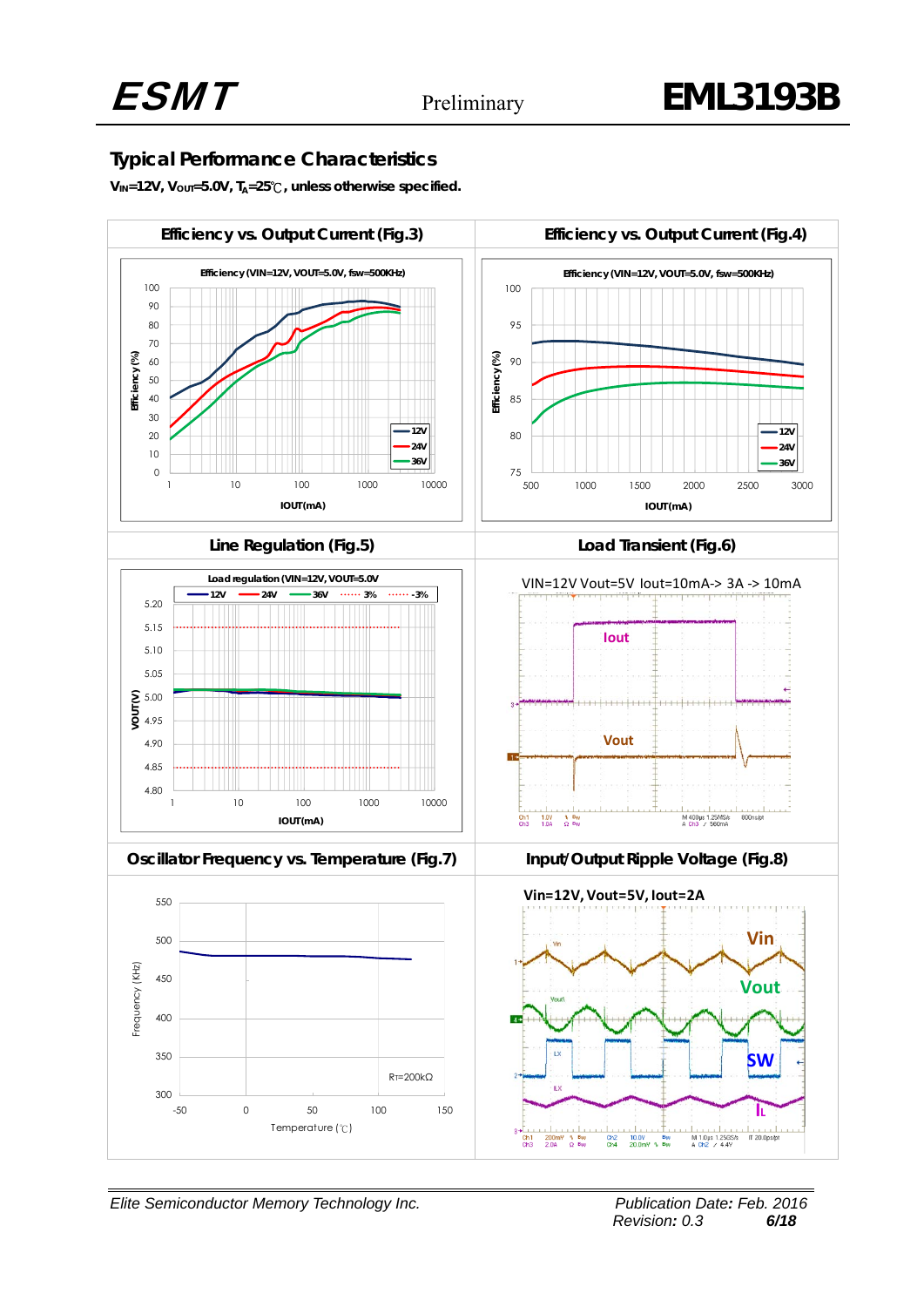## **Typical Performance Characteristics**

**VIN=12V, VOUT=3.3V, TA=25**℃**, unless otherwise specified.** 

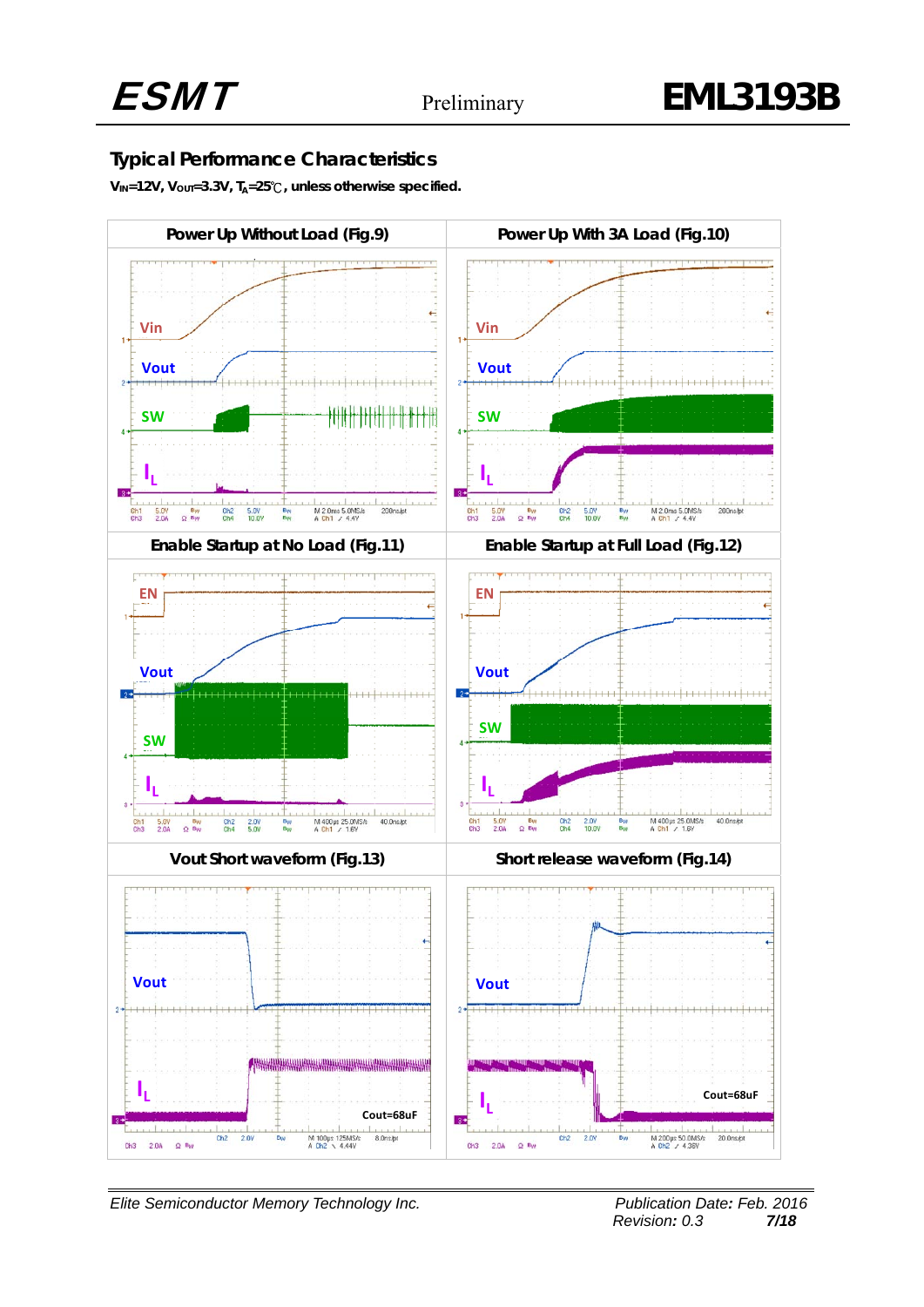## **Detailed Description**

The EML3193B is a variable frequency, current mode, automotive buck converter with an integrated high-side switch. The device operates with input voltages from 4.5V to 36V and tolerates input transients up to 42V. During light-load conditions, the device enters Pulse Skip Mode, automatically.

#### **Wide Input Voltage Range (4.5V to 36V)**

The EML3193B includes two separate supply inputs, VIN and BS, specified for a wide 4.5V to 36V input voltage range. VIN provides power to the device and BS provides power to the internal high-side switch driver. With respect to PWM minimum duty limit in EML3193B, the safe operating voltage area shall be considering in here. The Safe Operating Voltage Area (SOVA) is showed in the fig.15.



Fig.15 EML3193B Safe Operating Voltage Area

#### **Error Amplifier**

The error amplifier compares the FB pin voltage with the internal 0.808V reference and outputs a current proportional to the difference between the two. This output current is then used to charge or discharge the external compensation network on COMP pin to form the COMP voltage, which is used to control the power MOSFET current. During operation, the COMP voltage is range from 0.2V to 2.0V. COMP is internally pulled down to GND in shutdown mode. The voltage over 2.6V on COMP pin is not allowed due to 2.6V internal power.

#### **Minimum On-Time**

The device features a 100ns minimum on-time that ensures proper operation at high switching frequency and high differential voltage between the input and the output.

#### **Enable Control**

The EML3193B has a dedicated enable control pin, EN. By pulling it high or low, that can be enabled and

*Elite Semiconductor Memory Technology Inc. Publication Date: Feb. 2016* 

disabled. Tie EN to IN through a 100kΩ resistor for automatic start up. To disable the part, EN must be pulled low for at least 5us. When floating, EN is pulled up to about 2.0V by an internal 1uA current source so it is enabled. To pull it down, >10uA current capability is needed.

#### **Over-Temperature protection**

Thermal overload protection limits the total power dissipation in the device. When the junction temperature exceeds 150℃, an internal thermal sensor shuts down the whole chip. The thermal sensor turns on the IC again after the junction temperature is cooled by 20℃

#### **Under Voltage Lock-out (UVLO)**

UVLO is implemented to protect the chip from operating at insufficient supply voltage. The UVLO rising threshold is about 4.2V while its falling threshold is about 3.4V. If a higher UVLO is required for a specified application, as the EN pin shown in Fig.16 below to adjust input voltage UVLO via two external resistors and a filter capacitor.

The EN enable threshold is around  $1.0V$  (EN<sub>ON</sub>), and with 100mV hysteresis window (EN<sub>OFF</sub>) for shutdown. An internal pull-up current source  $I_{E}$  (0.9uA) is in default operating when EN pin floats. Once the EN pin voltage exceed the ENon, an additional 2.9 μA of hysteresis, I<sub>H</sub>, is added. This additional current facilitates adjustable input voltage UVLO hysteresis. Use Equation (a) to set the external UVLO hysteresis voltage. Use Equation (b) to set the external UVLO start voltage. For example, choosing R3=330kΩ and R4=43kΩ, the external UVLO VUVLO\_start and VUVLO\_stop would be around 9V and 7V.

........................................( ) <sup>38</sup> <sup>0</sup> <sup>9</sup> \_ \_ 3 ⋅ − <sup>−</sup> <sup>⋅</sup> <sup>=</sup> *UVLO start UVLO stiop <sup>a</sup> <sup>k</sup> . <sup>u</sup> . <sup>u</sup> <sup>V</sup> <sup>k</sup> <sup>V</sup> <sup>R</sup>*

..........................................( ) 0 9 3 4 <sup>+</sup> <sup>−</sup> <sup>=</sup> *on UVLO start on on b . <sup>u</sup> <sup>R</sup> V EN EN <sup>R</sup>*

$$
k = \frac{EN_{on}}{EN_{off}} = 1.1
$$

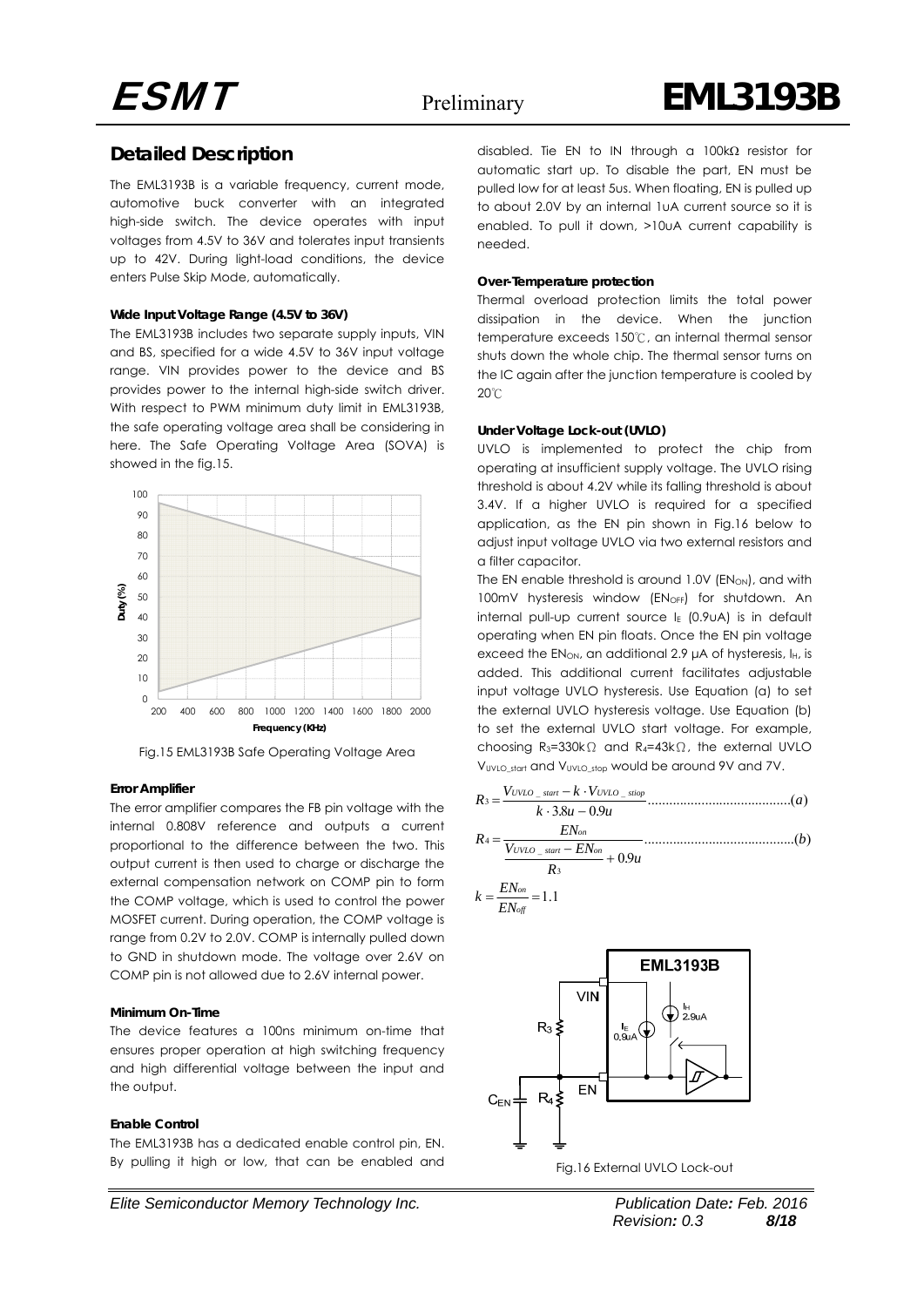#### **Boost Capacitor**

Connect a 1uF capacitor between the BS pin and SW pin. This capacitor provides the gate driver voltage for the high-side MOSFET. Also, an UVLO in the floating supply is implemented to protect the high-side MOSFET and its driver from operating at insufficient supply voltage. The UVLO rising threshold is about 2.2V while its hysteresis is about 0.16V.

#### **Over-Current protection**

Over-current limiting is implemented by sensing the drain-to-source voltage across the high-side MOSFET. The drain to source voltage is then compared to a voltage level representing the over-current threshold limit. If the drain-to-source voltage exceeds the over-current threshold limit, the over-current indicator is set true. Once over-current indicator is set true, over-current limiting is triggered. The high-side MOSFET is turned off for the rest of the cycle. The output voltage will start to drop if the output is dead-short to ground, suddenly. Once the FB is lower than 0.3V, the switching frequency of EML3193B is folded back to around 1/4 fsw.

#### **Over-Voltage protection**

The EML3193B is with an output voltage protection circuit to minimize output voltage overshoot when fast unload transients or fast supply transients or recovering from overloaded conditions, especially in application design with high inductance and low output capacitance. If the FB pin voltage is rising over 108% of reference voltage (V<sub>ref</sub>=0.808V), the high side MOS is turned-off immediately. When the FB pin voltage drops below 104% of reference voltage, the high side MOS goes to normal operation.

Although there is an output overvoltage protection, the overshooting voltage would still be seen in designs with improper inductance  $(L)$  and output capacitance  $(C_{out})$ due to the energy stored in inductor transfer to output capacitor. For example with  $V_0=5V$ , the output protection voltage  $V_{O, OVP} = 5.4V$ , the output overshoot voltage Vovershoot would be around 7.35V during a fast load transient current (i) from 5A to 1mA with L=22uH and C<sub>out</sub>=22uF. But with the same fast load transient, the output overshoot voltage would be down to around 5.62V with L=10uH and C<sub>out</sub>=100uF. The value of output overshoot voltage V<sub>overshoot</sub> can be calculated from:

$$
V_{overshoot} = \sqrt{\frac{L}{C_{out}}i^2 + V_{O, OVP}^2}
$$

#### **Programmable Oscillator**

The EML3193B oscillating frequency (200kHz~2MHz adjustable switching frequency) is set by an external resistor,  $R<sub>T</sub>$  from the RT pin to GND. The value of RT can be calculated from:

$$
Frequency(kHz) = \frac{7.5 \times 10^4}{R_T^{0.945} (k\Omega)}
$$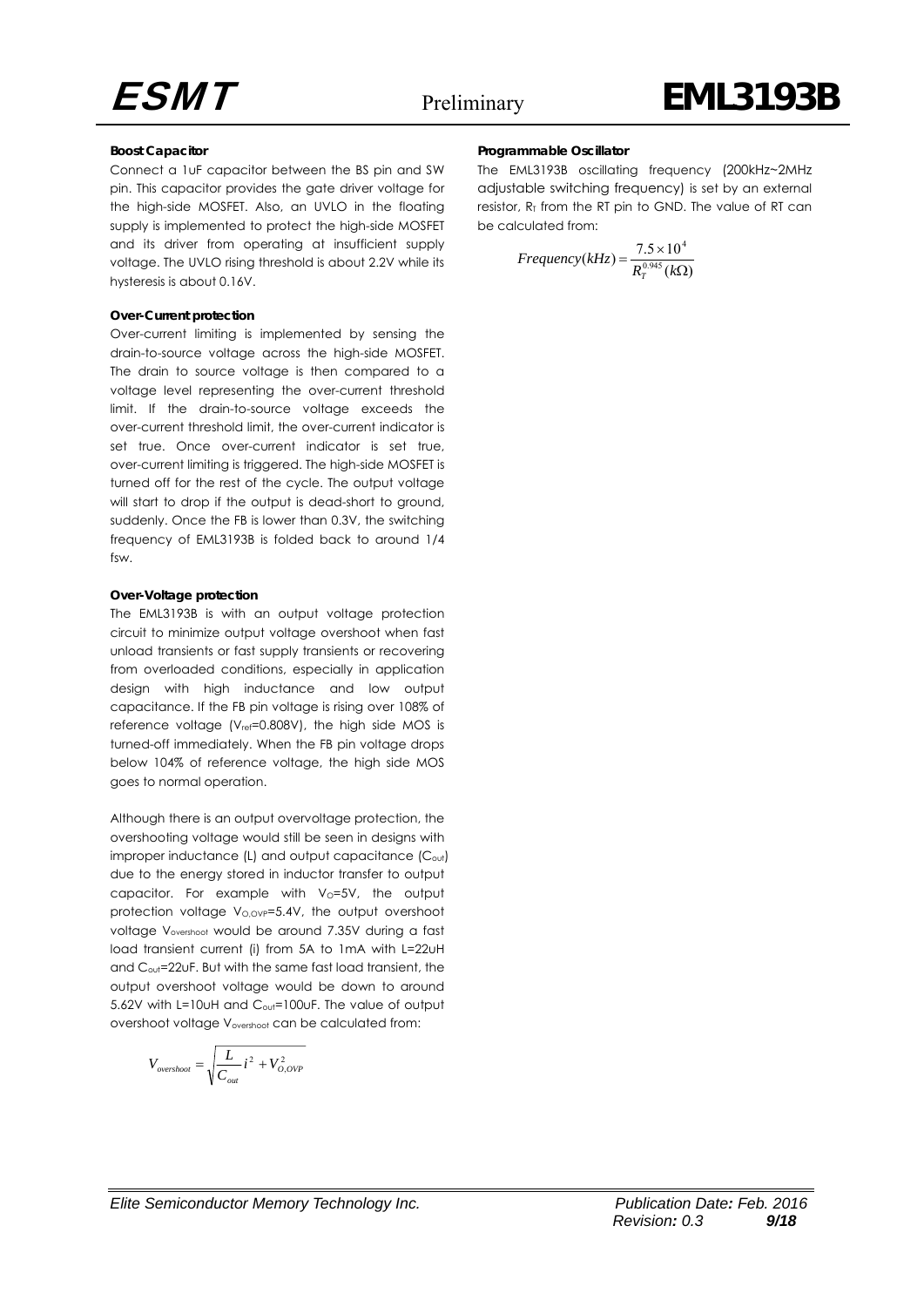#### **Application Information**

The schematic on the front page shows a typical application circuit. The IC can provide up to 3A output current at a 3.3V output voltage. For proper thermal performances, the exposed pad of the device must be soldered down to the PCB.

#### **Setting the Output Voltage**

The output voltage is set by the resistive voltage divider from the output voltage to FB pin. The voltage divider divides the output voltage down to the feedback voltage by the ratio

$$
V_{\text{FB}} = Vout \times \frac{R2}{R1 + R2} \Rightarrow Vout = V_{\text{FB}} \times \frac{R1 + R2}{R2}
$$

**Table1-Resistor Selection for Common Output Voltages**

| Vout | $R1$ (k $\Omega$ ) | $R2$ (k $\Omega$ ) |
|------|--------------------|--------------------|
| 1.8V | $33.1(1\%)$        | 27 (1%)            |
| 2.5V | 50.2 (1%)          | 24 (1%)            |
| 3.3V | 37 (1%)            | 12(1%)             |
| 5.0V | $62.3(1\%)$        | 12(1%)             |
| 12V  | 277 (1%)           | (2)<br>20          |

#### **Selecting the Inductor**

The common rule for determining the inductance to use is to allow the peak-to-peak ripple current in the inductor to be between 20% and 40% of the DC maximum load current, typical 30%. And also have sufficiently high saturation current rating and a DCR as low as possible. Generally, it is desirable to have lower inductance in switching power supplies, because it usually corresponding to faster transient response, smaller DCR and reduced size for more compact designs. But too low of an inductance results in higher ripple current such that over-current protection at full load could be falsely triggered. Also, the output ripple voltage and efficiency become worse with lower inductance. Under light load condition, like below 100mA, larger inductance is recommended for improved efficiency. The inductance and its peak current could be calculated by:

$$
L = \frac{V_{\text{OUT}}}{f_s \times \Delta I_L} \cdot \left(1 - \frac{V_{\text{OUT}}}{V_{\text{IN}}}\right)
$$
  

$$
I_{\text{LP}} = I_{\text{LOAD}} + \frac{\Delta I_L}{2} = I_{\text{LOAD}} + \frac{V_{\text{OUT}}}{2 \times f_s \times L} \cdot \left(1 - \frac{V_{\text{OUT}}}{V_{\text{IN}}}\right)
$$

Which  $f_s$  is the switching frequency;  $I_{\text{LOAD}}$  is the load current.

#### **Table2-Inductor Selection Guide**

| Model         | ISAT      | DCR    |               |
|---------------|-----------|--------|---------------|
|               | $\forall$ | mΩ)    | Manufacture   |
| PCM104T-100MS | 8.5       | (tvp.) | <b>CYNTEC</b> |

#### **Selecting the Diode**

The diode connected between SW and GND is the path for the inductor current during the high-side MOSFET turns off. Choose the diode with minimum forward voltage drop and recovery time, like Schottky. And, the reverse voltage rating is greater than maximum input voltage and whose current rating is greater than the maximum load current.

#### **Table3-Diode Selection Guide**

| Diode | Voltage/Current<br>Rating | Manufacture |
|-------|---------------------------|-------------|
| B340C | 40V.3A                    | Diodes Inc. |

#### **Selecting the Input capacitor**

The input current to the step-down converter is discontinuous, therefore a capacitor is required to supply the AC current for step-down converter to maintain the DC input voltage. Use low ESR capacitor for the best performance. The high frequency impedance of the capacitor should be lower than the input source impedance for bypassing the high frequency switching current locally. Ceramic capacitors with X5R or X7R dielectrics are highly recommended because of their low ESR and small temperature coefficients. To prevent excessive voltage ripple at input, the relationship between the input ripple and the capacitance could be estimated by:

$$
\Delta V_{\text{IN}} = \frac{I_{\text{LOAD}}}{f_{\text{S}} \times C_{\text{IN}}} \times \frac{V_{\text{OUT}}}{V_{\text{IN}}} \times \left(1 - \frac{V_{\text{OUT}}}{V_{\text{IN}}}\right)
$$

For 3A output applications, four 4.7uF ceramic capacitors are sufficient. For VIN<6V application, the recommended  $C_{\text{IN}}$  would be 22uF $*4$ .

#### **Selecting the Output capacitor**

The output capacitor  $(C_0)$  is required to maintain the DC output voltage, keeps the output ripple small, and ensures regulation loop stability. The lower ESR capacitors are preferred to keep lower output ripple. The output voltage ripple can be estimated by:

$$
\Delta V_{\text{OUT}} = \frac{V_{\text{OUT}}}{f_s \times L} \times \left(1 - \frac{V_{\text{OUT}}}{V_{\text{IN}}}\right) \times \left(R_{\text{ESR}} + \frac{1}{8 \times f_s \times C_{\text{O}}}\right)
$$

Which L is the inductance and R<sub>ESR</sub> is the equivalent series resistance (ESR) of the output capacitor.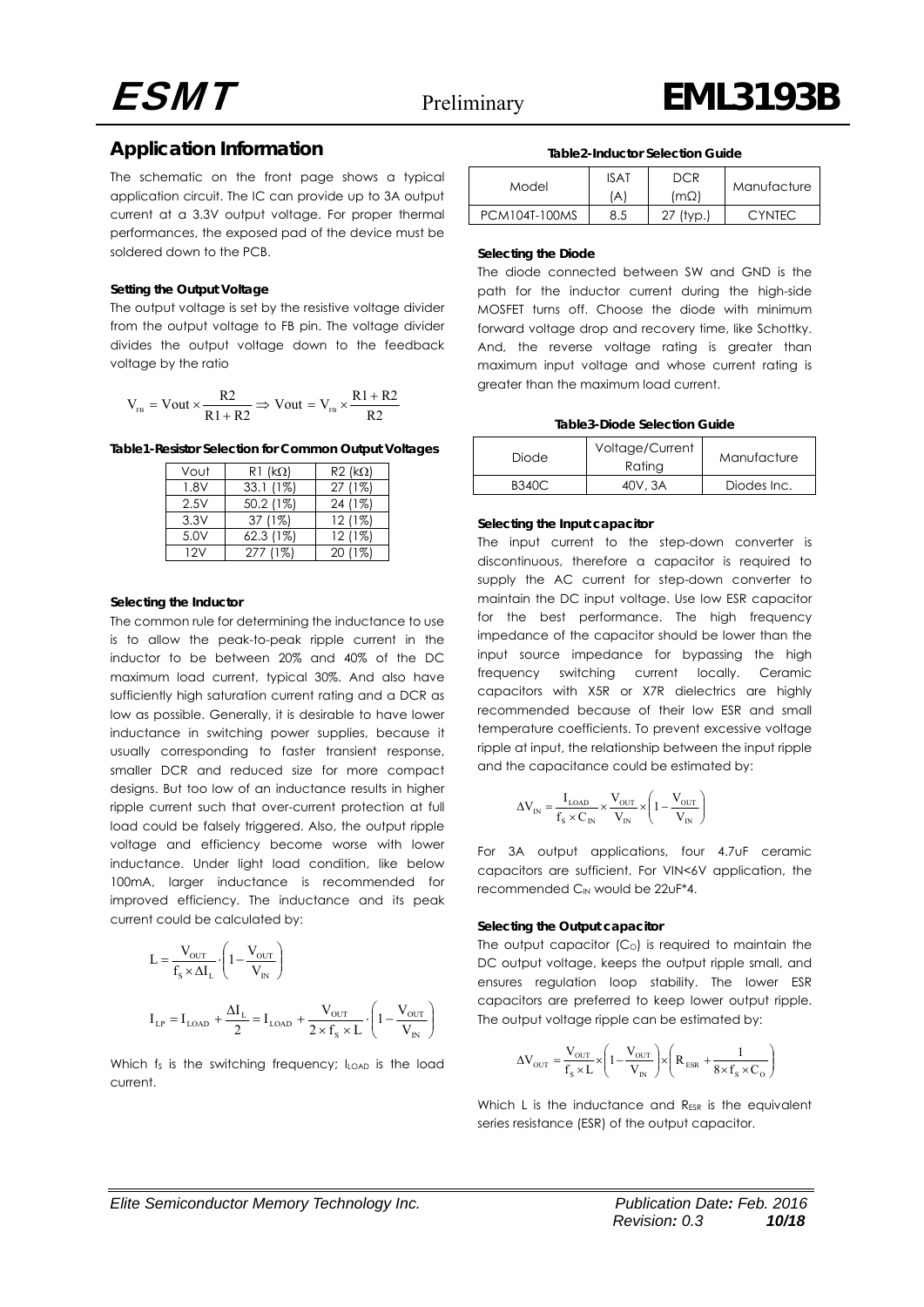

In case of lower ESR capacitor adopted, the output ripple is mainly caused by the capacitance and the output voltage ripple can be estimated by:

$$
\Delta V_{\text{OUT}} = \frac{V_{\text{OUT}}}{8 \times f_s^2 \times L \times C_0} \times \left(1 - \frac{V_{\text{OUT}}}{V_{\text{IN}}}\right)
$$

Or, the ESR dominates the impedance at switching frequency. After simplification, the output voltage ripple can approximated to

$$
\Delta V_{\text{OUT}} = \frac{V_{\text{OUT}}}{f_s \times L} \times \left(1 - \frac{V_{\text{OUT}}}{V_{\text{IN}}}\right) \times R_{\text{ESR}}
$$

The characteristics of the output capacitor also affect the loop stability of regulation system. Low ESR ceramic capacitors with X5R or X7R dielectrics are recommended.

#### **Compensation Components**

The EML3193B employs current mode control for easy compensation and fast transient response. The system stability and transient response are controlled through the COMP pin. COMP pin is the output of the internal error amplifier. A series capacitor-resistor combination sets a pole-zero combination to control the characteristics of the control system. The DC gain of the voltage feedback loop is given by:

$$
\mathbf{A}_{\text{VDC}} = \mathbf{R}_{\text{L}} \cdot \mathbf{G}_{\text{CS}} \cdot \mathbf{A}_{\text{EA}} \cdot \frac{\mathbf{V}_{\text{FB}}}{\mathbf{V}_{\text{O}}}
$$

Where  $R<sub>l</sub>$  is the load resistor value,  $G<sub>CS</sub>$  is the current sensing transconductance and A<sub>EA</sub> is the error amplifier gain. The system has two important poles. One is due to the compensation capacitor  $(C_{CMP})$  and the output resistor (ro) of error amplifier, and the other is due to the output capacitor  $(C_0)$  and the load resistor  $(R_L)$ . These poles are located at:

$$
f_{\text{p1}} = \frac{1}{2\pi \cdot C_{\text{CMP}} \cdot r_{\text{O}}} = \frac{G_{\text{EA}}}{2\pi \cdot C_{\text{CMP}} \cdot A_{\text{VEA}}}
$$

$$
f_{\text{p2}} = \frac{1}{2\pi \cdot C_{\text{O}} \cdot R_{\text{L}}}
$$

Where,  $G_{EA}$  is the error amplifier transconductance.

The system has one important zero, due to the compensation capacitor  $(C_{\text{CMP}})$  and the compensation resistor (R<sub>CMP</sub>). The zero is located at:

$$
f_{Z1} = \frac{1}{2\pi \cdot C_{\text{CMP}} \cdot R_{\text{CMP}}}
$$

The system may have another important zero, if the output capacitor has a large capacitance with a high ESR value. The zero, due to the ESR and a capacitance of the output capacitor, is located at:

$$
f_{ESR} = \frac{1}{2\pi \cdot C_{\text{o}} \cdot R_{ESR}}
$$

In this case, a third pole set by the compensation capacitor (Cc) which is directly connected to COMP Pin between GND and the compensation resistor (RCMP) is used to compensate the effect of the ESR zero(f<sub>ESR</sub>) on the loop gain. This pole is located at:

$$
f_{p3} = \frac{1}{2\pi \cdot C_C \cdot R_{\text{CMP}}}
$$

To shape the converter transfer function for getting an adequate loop gain is the purpose of compensation design. The system open loop unity gain crossover frequency is important.

Lower crossover frequencies result in slower line and load transient responses, while higher crossover frequencies could system unstable. A good compromise is to set the crossover frequency to below one-tenth of the switching frequency. To optimize the compensation components, the following procedure can be used:

1. Choose the compensation resistor  $(R_{\text{CMP}})$  to set the desired crossover frequency. Determine the R<sub>CMP</sub> value by the following equation:

$$
R_{\text{CMP}} = \frac{2\pi \cdot C_{\text{o}} \cdot f_{\text{C}}}{G_{\text{EA}} \cdot G_{\text{CS}}} \cdot \frac{V_{\text{o}}}{V_{\text{FB}}}
$$

Where, fc is the desired crossover frequency.

2. Choose the compensation capacitor  $(C_{\text{CMP}})$  to get the desired phase margin. For applications with typical inductor values, setting the compensation zero, fz1, to below one-forth of the crossover frequency provides sufficient phase margin. Determine the  $C_{\text{CMP}}$  value by the following equation:

$$
C_{\text{CMP}} > \frac{4}{2\pi \cdot R_{\text{CMP}} \cdot f_{\text{C}}}
$$

Where, R<sub>CMP</sub> is the compensation resistor value.

To avoid the output voltage unstable due to the parasitic capacitor between the COMP pin and GND, the C<sub>CMP</sub>>100pF is strongly recommended.

*Elite Semiconductor Memory Technology Inc. Publication Date: Feb. 2016*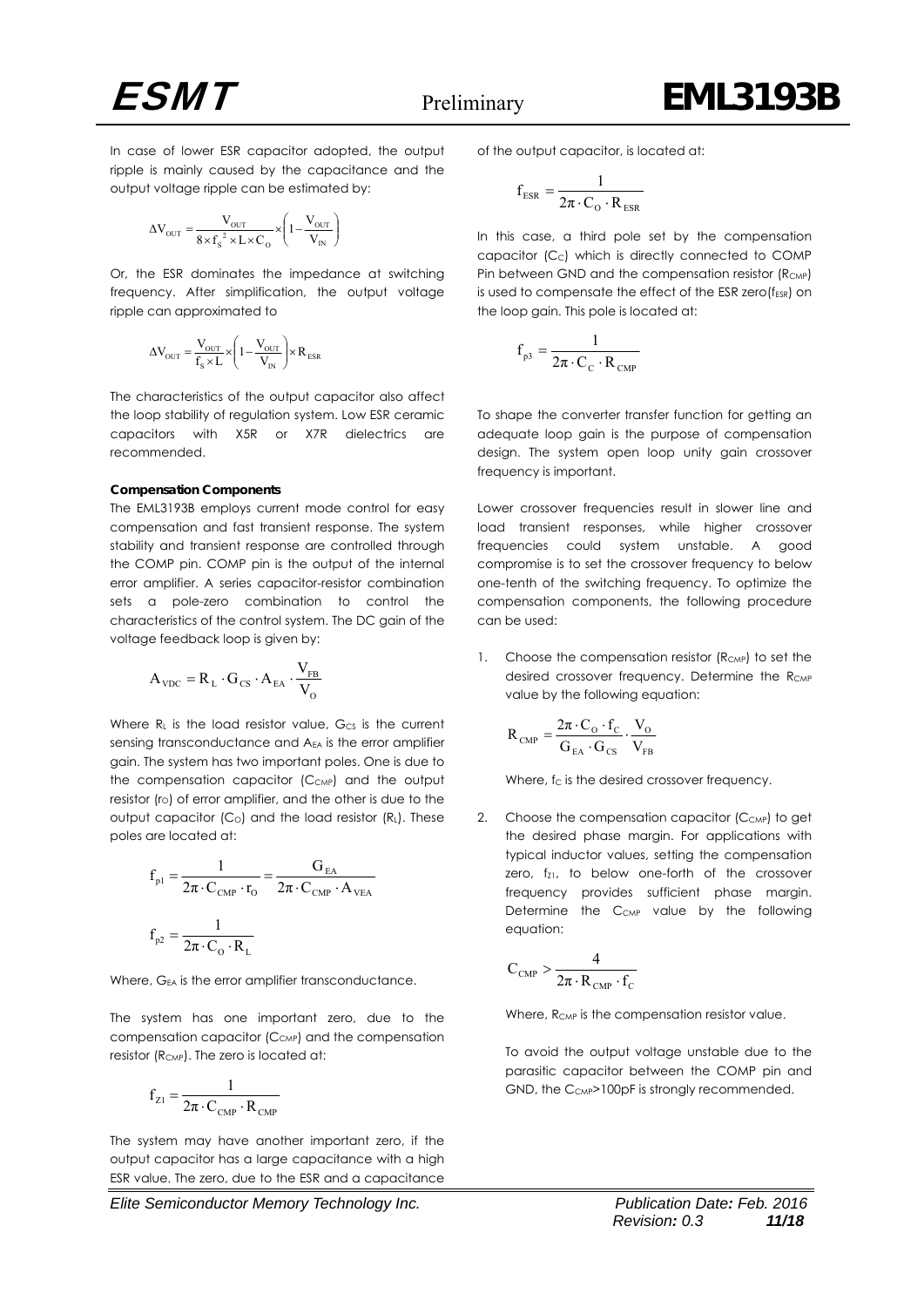

3. Determine if the second compensation capacitor  $(C<sub>c</sub>)$  is required. It is required if the ESR zero of the output capacitor is located at less than half of the switching frequency, the following relationship is valid:

$$
\frac{1}{2\pi \! \cdot \! C_{\mathrm{o}} \cdot R_{\text{ESR}}} \!<\! \frac{f_{\mathrm{s}}}{2}
$$

If this is the case, then add the second compensation capacitor  $C_c$  to set the pole  $f_{P3}$  at the location of the ESR zero. Determine the  $C<sub>C</sub>$  value in the following equation:

$$
C_{C} > \frac{C_{O} \cdot R_{ESR}}{R_{CMP}}
$$

And, a 3~5pF capacitance is suggested to improve full range operating.

**Table4-Components Selection Guide**

| Vout |             | $C_{\rm O}$ | $R_{\text{CMP}}$ | C <sub>CMP</sub> | $C_{C}$ |
|------|-------------|-------------|------------------|------------------|---------|
| (V)  | (UH)        | (UF)        | (kΩ)             | (pF)             | (pF)    |
| 1.8  | 4.7         | 47          | 36               | 470              | $3 - 5$ |
| 2.5  | $4.7 - 6.8$ | 20          | 27               | 470              | $3 - 5$ |
| 3.3  | $6.8 - 10$  | 20          | 33               | 470              | $3 - 5$ |
| 5.0  | 10~22       | 20          | 50               | 330              | $3 - 5$ |
| 12   | $22 - 33$   | 20          | 91               | 220              | $3 - 5$ |

4. The estimation is based on 15% of Iout current for this table. User can calculate it depend on peak-to-peak ripple current real requirement.

#### **External Bootstrap Diode**

An external bootstrap diode is recommended to add between external 5V and BS pin to enhance efficiency of the regulator. The external 5V can be a 5V fixed input from system or a 5V output of the EML3193B. The low cost diode, like 1N4148, is sufficient. With such diode, 5V input voltage can output 3.3V and 2.5V with just 30mA load.

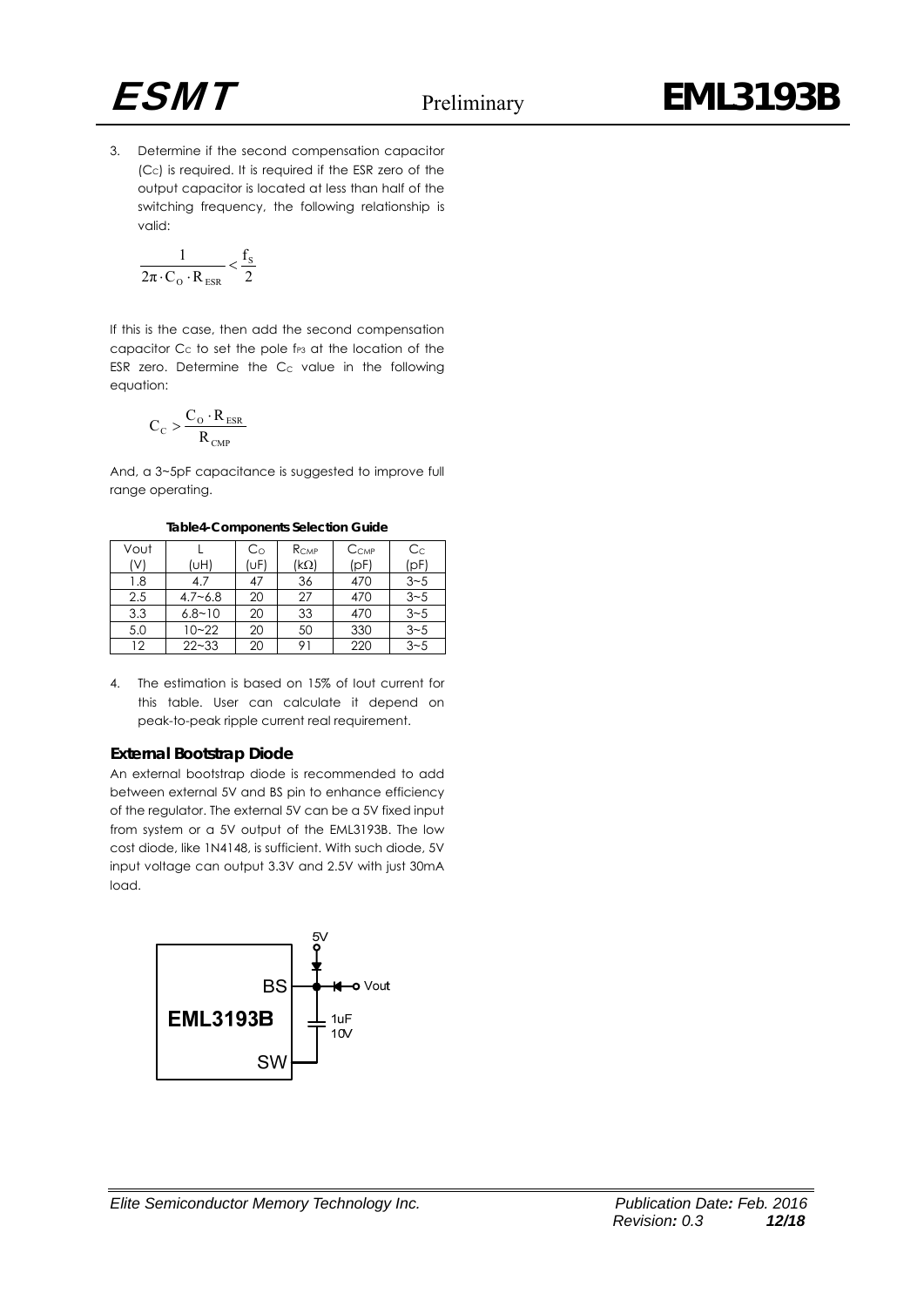

## **Applications**

## **Typical schematic for PCB layout**

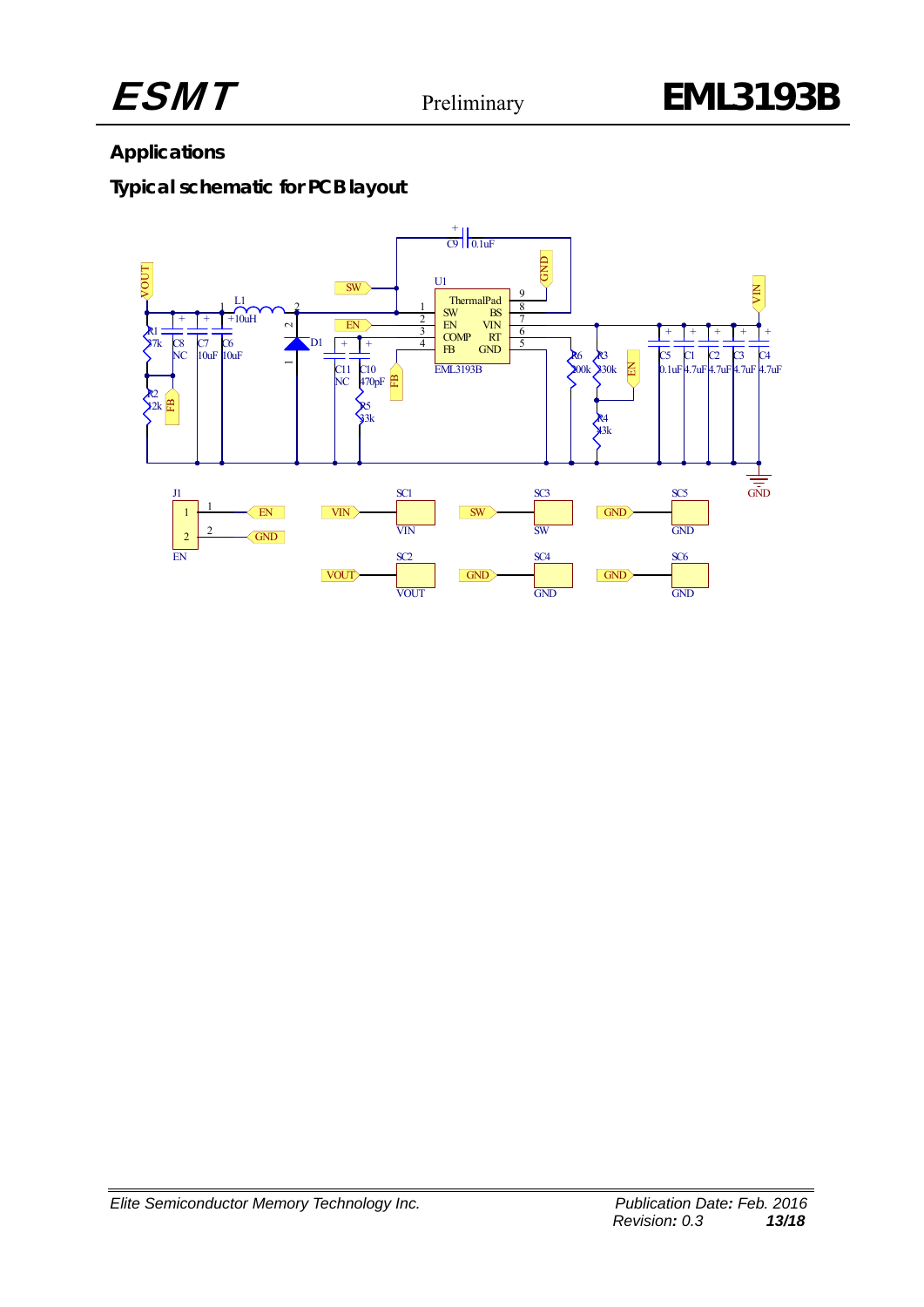## **Typical schematic for PCB layout (cont.)**



Top-Side Layer Layout



Middle-1 Layer Layout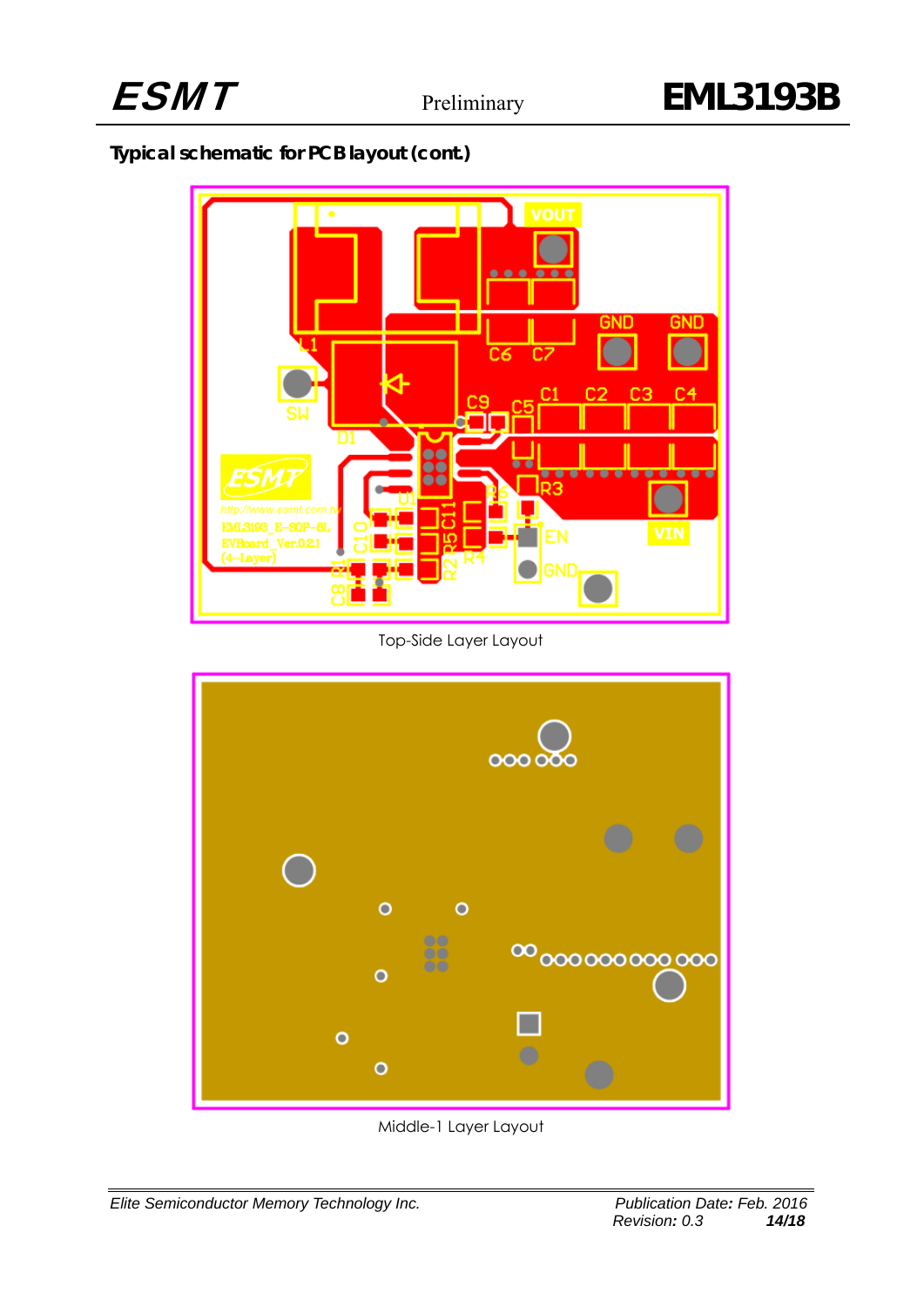

## **Typical schematic for PCB layout (cont.)**



Middle-2 Layer Layout



Bottom-Side Layer Layout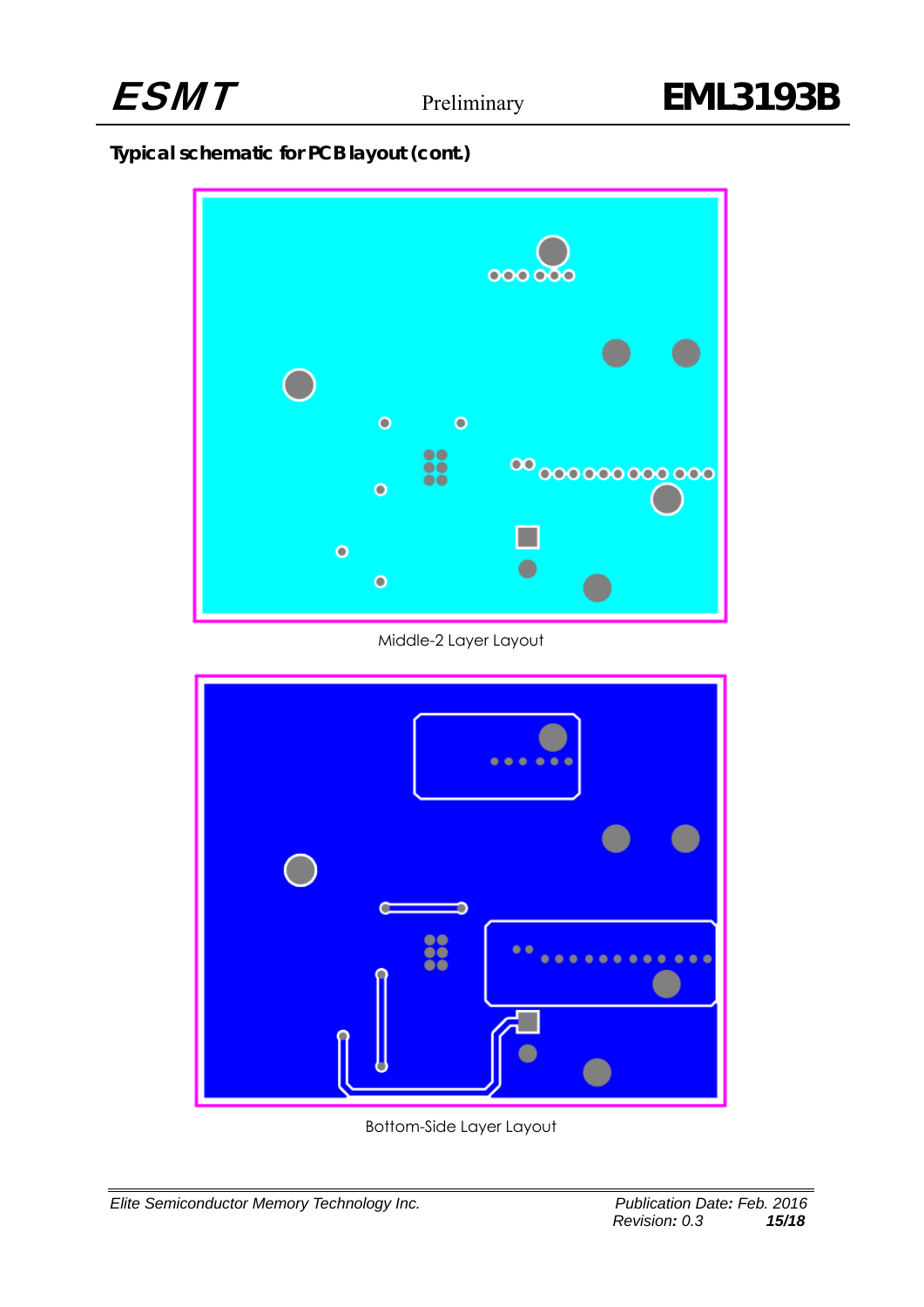

**Package Outline Drawing E-SOP-8L (150 mil)** 



| Symbol         | Dimension in mm |          | Exposed pad    |                 |      |
|----------------|-----------------|----------|----------------|-----------------|------|
|                | Min             | Max      |                | Dimension in mi |      |
| А              | 1.35            | 1.75     |                | Min             | Max  |
| A <sub>1</sub> | 0.00            | 0.25     | D <sub>2</sub> | 2.84            | 3.30 |
| h              | 0.31            | 0.51     | E2             | 2.06            | 2.41 |
| C              | 0.10            | 0.25     |                |                 |      |
| D              | 4.80            | 5.00     |                |                 |      |
| E              | 3.81            | 4.00     |                |                 |      |
| E1             | 5.79            | 6.20     |                |                 |      |
| e              |                 | 1.27 BSC |                |                 |      |
|                | 0.40            | .27      |                |                 |      |

| Exposed pad |  |
|-------------|--|
|             |  |

| Dimension in mm |     |  |  |
|-----------------|-----|--|--|
| Min             | Max |  |  |
| 2 X             |     |  |  |
|                 |     |  |  |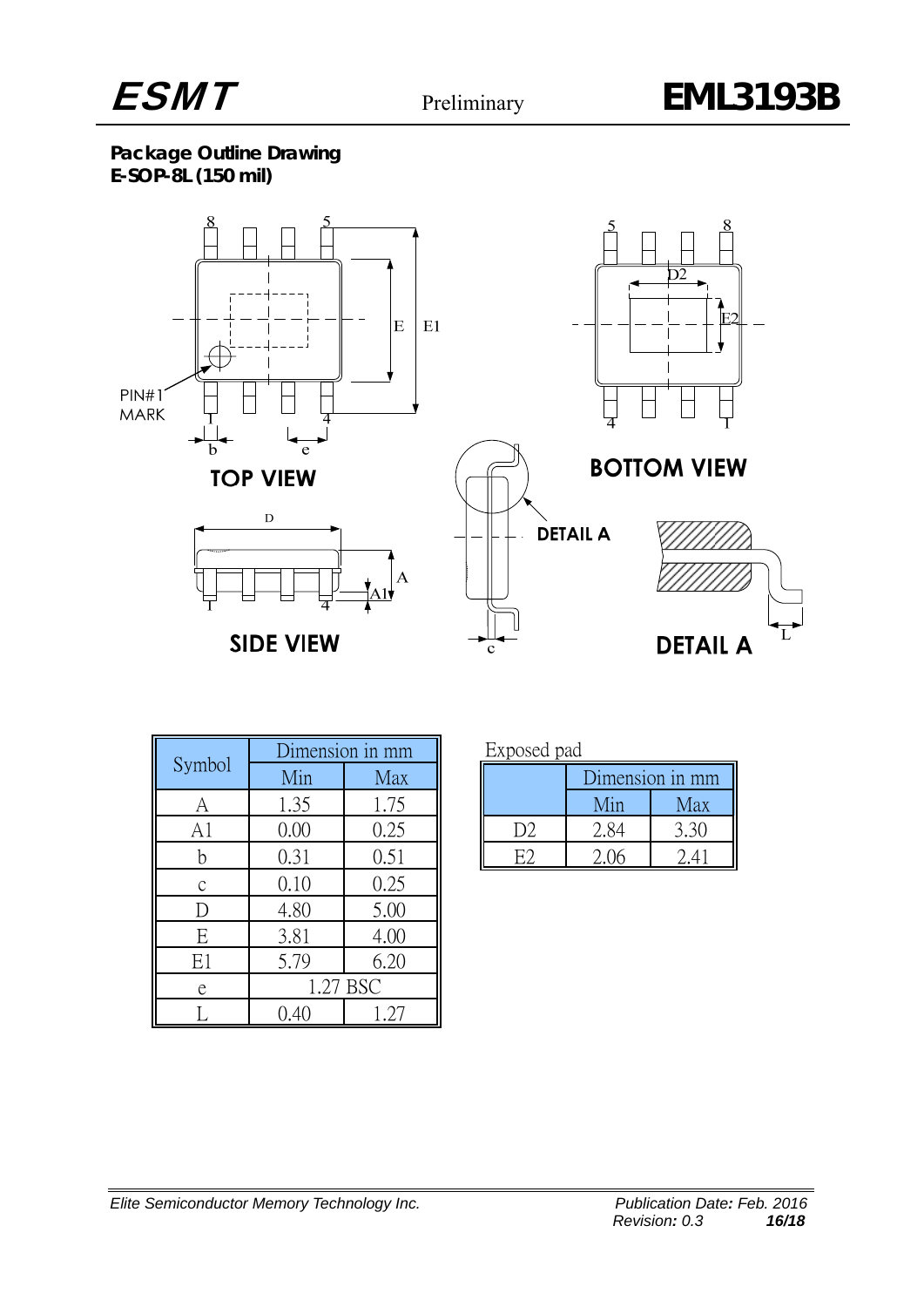

## **Revision History**

| <b>Revision</b> | <b>Date</b> | <b>Description</b>                                                                                                                                                                                                                    |
|-----------------|-------------|---------------------------------------------------------------------------------------------------------------------------------------------------------------------------------------------------------------------------------------|
| 0.1             | 2016.08.25  | Initial version.                                                                                                                                                                                                                      |
| 0.2             | 2016.10.06  | 1. Updated the typical application circuit.<br>2. Update the EN threshold spec. in electrical<br>characteristics.<br>3. Updated the detailed description of UVLO control.<br>4. Updated the typical schematic for PCB layout.         |
| 0.3             | 2017.02.20  | 1. Updated the operating frequency to 2MHz.<br>2. Modify marking information.<br>3. Updated the quiescent current information in electrical<br>characteristics.<br>4. Updated the detailed description of over-voltage<br>protection. |